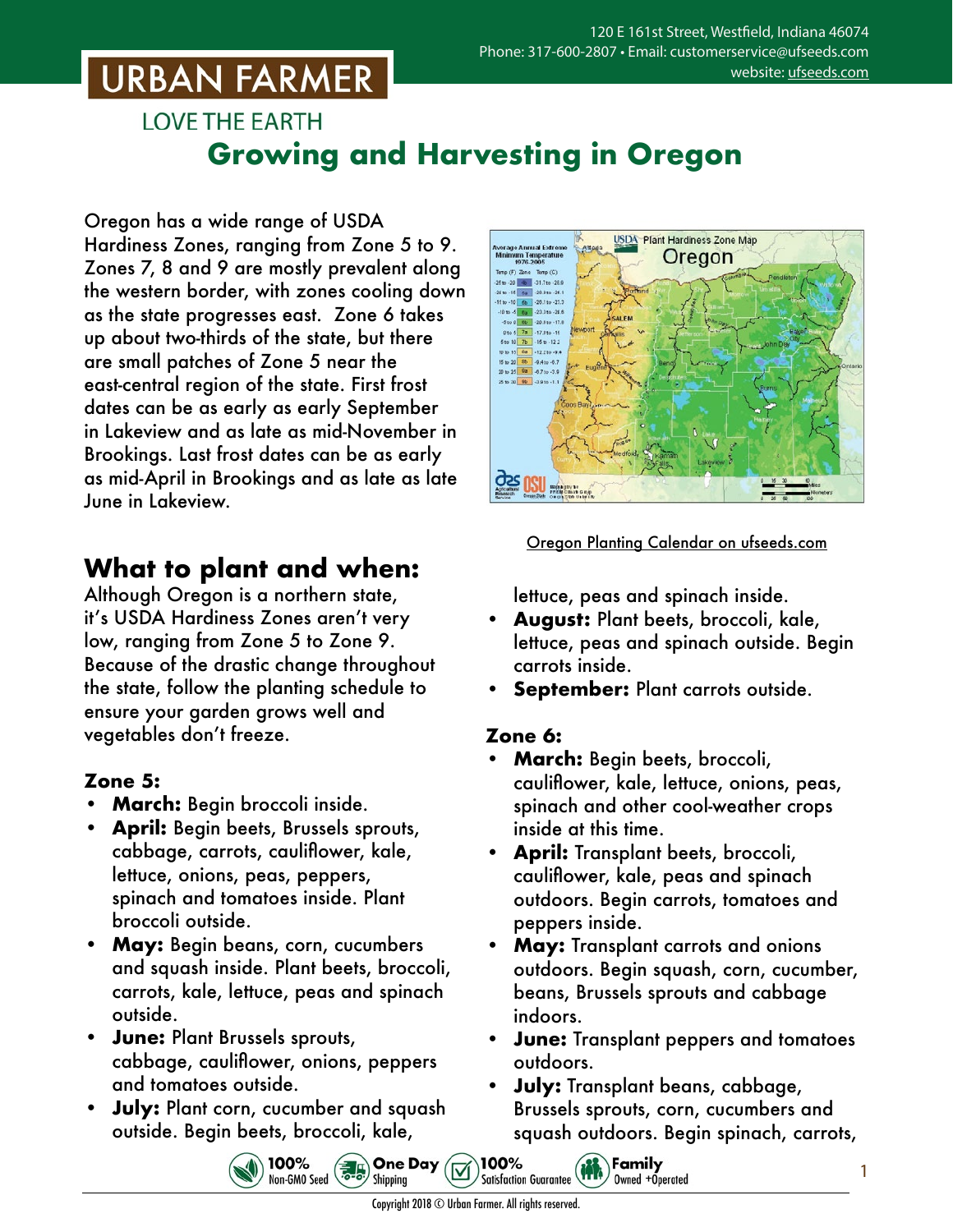**LOVE THE EARTH** 

beets and broccoli indoors to start the fall harvest crops.

- **• August:** Begin kale, lettuce and peas indoors. Transplant spinach outdoors.
- **• September:** Transplant kale, lettuce, peas, carrots, broccoli and beets outdoors.

#### **Zone 7:**

- **• February:** Begin broccoli, cauliflower and peas indoors.
- **• March:** Begin beets, cabbage, carrots, kale, lettuce, onions, peppers, spinach and tomatoes indoors. Near the end of March, transplant broccoli, carrots, peas and cauliflower outdoors.
- **• April:** Transplant kale, lettuce and spinach outdoors. Begin beans and Brussels sprouts indoor.
- **• May:** Transplant onions, peppers and tomatoes outdoors. Begin corn, cucumbers and squash indoors.
- **• June:** Transplant beans, Brussels sprouts, corn, cucumbers and squash outdoors.
- **• July:** Begin cabbage indoors.
- **• August:** Begin beets, broccoli, carrots, cauliflower, kale, lettuce, peas and spinach indoors. Near the end of the month, transplant cabbage outdoors.
- **• September:** Transplant beets, broccoli, carrots, cauliflower, kale, lettuce, peas and spinach outdoors for the fall harvest.

#### **Zone 8:**

- **• February:** Begin beets, broccoli, cabbage, carrots, cauliflower, kale, lettuce, onions, peas, peppers, spinach and tomatoes indoors.
- **• March:** Transplant beets, broccoli, cabbage, carrots, cauliflower, kale, lettuce, peas and spinach outdoors. Begin

100%<br>Non-GM0 Seed (2006) Shipping



Vegetable seeds and plants [available at ufseeds.com](https://www.ufseeds.com/vegetable-seeds-and-plants/)

beans indoors.

- **• April:** Transplant onions, peppers and tomatoes outdoors. Begin Brussels sprouts, squash, corn and cucumbers indoors.
- **• May:** Transplant Brussels sprouts, corn and cucumbers outdoors.
- **• June:** Transplant beans and squash outdoors.
- **• August:** Begin beets, broccoli, cabbage, carrots, cauliflower, kale and lettuce indoors.
- **• September:** Transplant beets, broccoli, cabbage, carrots, cauliflower, kale and lettuce outdoors. Begin peas and spinach indoors.
- **• October:** Transplant peas and spinach outdoors.

#### **Zone 9:**

**• January:** Begin broccoli, lettuce, onions, peas, peppers, spinach and tomatoes indoors.

Family

Owned +Operated

**• February:** Begin beets, beans, cabbage, carrots, cauliflower, corn and cucumbers indoors. Transplant beets,

Copyright 2018 © Urban Farmer. All rights reserved.

100%

Satisfaction Guarantee (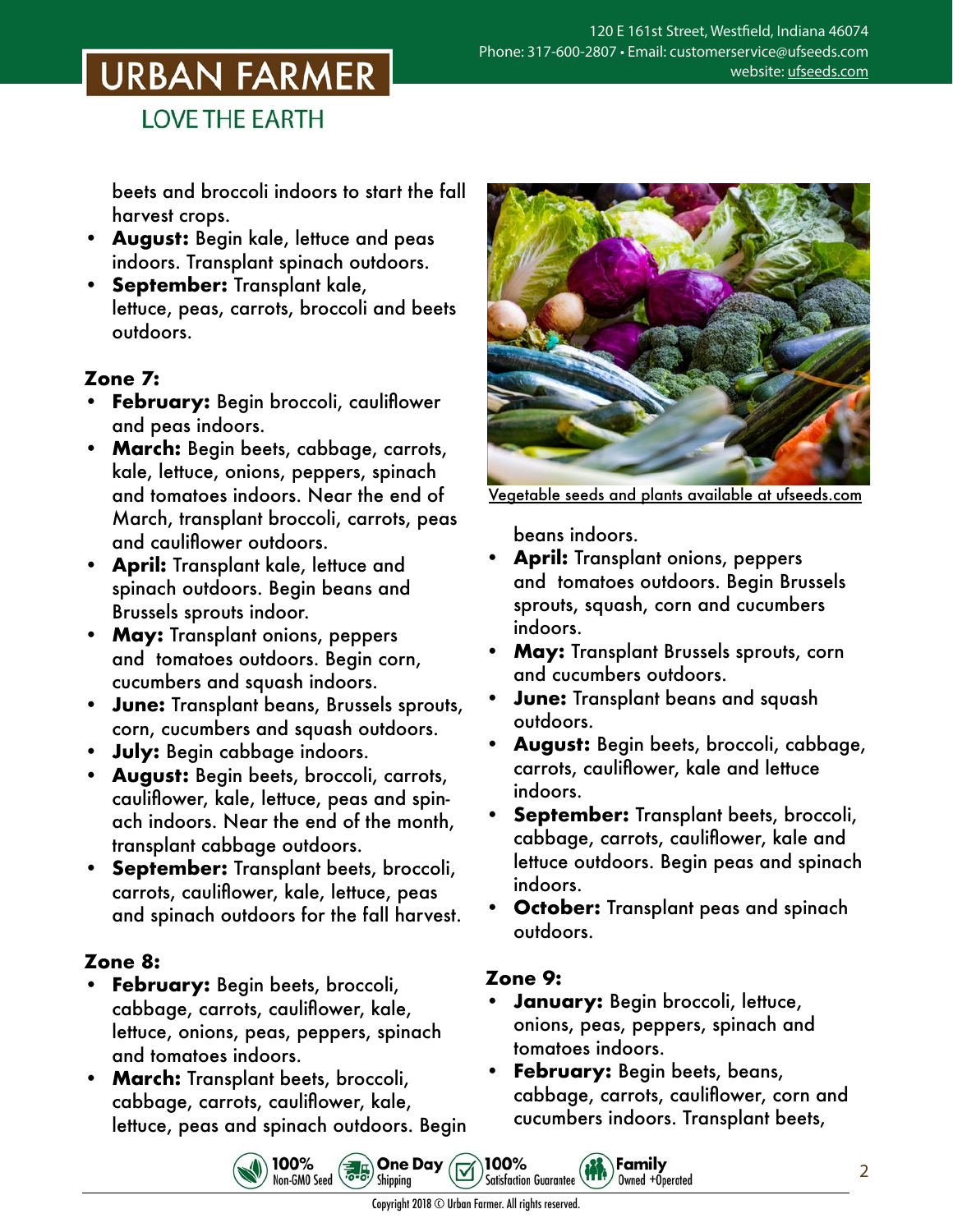**LOVE THE EARTH** 

broccoli, cabbage, lettuce, peas and spinach outdoors.

- **• March:** Transplant cauliflower, tomatoes, peppers, onions, cucumbers, corn, carrots and beans outdoors. Begin Brussels sprouts and squash indoors.
- **• April:** Transplant Brussels sprouts and squash outdoors.
- **• July:** Begin peppers and tomatoes inside for a second season.
- **• August:** Begin broccoli, corn and cucumbers inside.
- **• September:** Begin beans, beets, cabbage, carrots, cauliflower, lettuce and spinach indoors. Transplant peppers, tomatoe and broccoli outside.
- **• October:** Transplant beets, beans, cabbage, carrots, cauliflower, corn, cucumbers, lettuce and spinach outside. Begin peas and kale.
- **• November:** Transplant peas and kale outside.

### **Oregon's soil and how it affects agriculture:**

Oregon has a wide range of soils, including:

**Andisols:** These soils are intermittently spread along the western and northern border and into the central region of Oregon. Andisols are formed from volcanic ash, and these soils are usually light, fluffy and easily tilled. These soils will hold a lot of water. Despite these properties, Andisols are usually very fertile.

**Ardisols:** These soils are only prevalent in a small patch near central Oregon. These are dry and desert like, with a very low organic matter content.

100%

 $\frac{100\%}{\text{Non-GMO}\ \text{Seed}}$ 



USDA Hardiness Gardening Zone Finder on [ufseeds.com](https://www.ufseeds.com/learning/growing-zones/)

**Mollisols:** These soils are prevalent in a large area in central Oregon. These soils are fertile and excellent for crop growth. Mollisols are darker in color than most soils.

**Entisols:** These soils are spread throughout the state in small patches. They are fertile and able to grow crops.

**Ultisols:** These soils are prevalent in very small amounts on the western border. These soils are clay and acidic rich and usually only suitable for forestry unless amended with lime and fertilizers.

### **Average rainfall in Oregon:**

Average annual rainfall in Oregon varies drastically depending on which portion of the state you are in. On the Oregon coast, average annual rainfall ranges from 64.9 inches a year in North Bend to 88 inches a year in Tillamook. In the Cascade Mountains, average annual rainfall

Owned +Operated



**One Day** 

Shipping